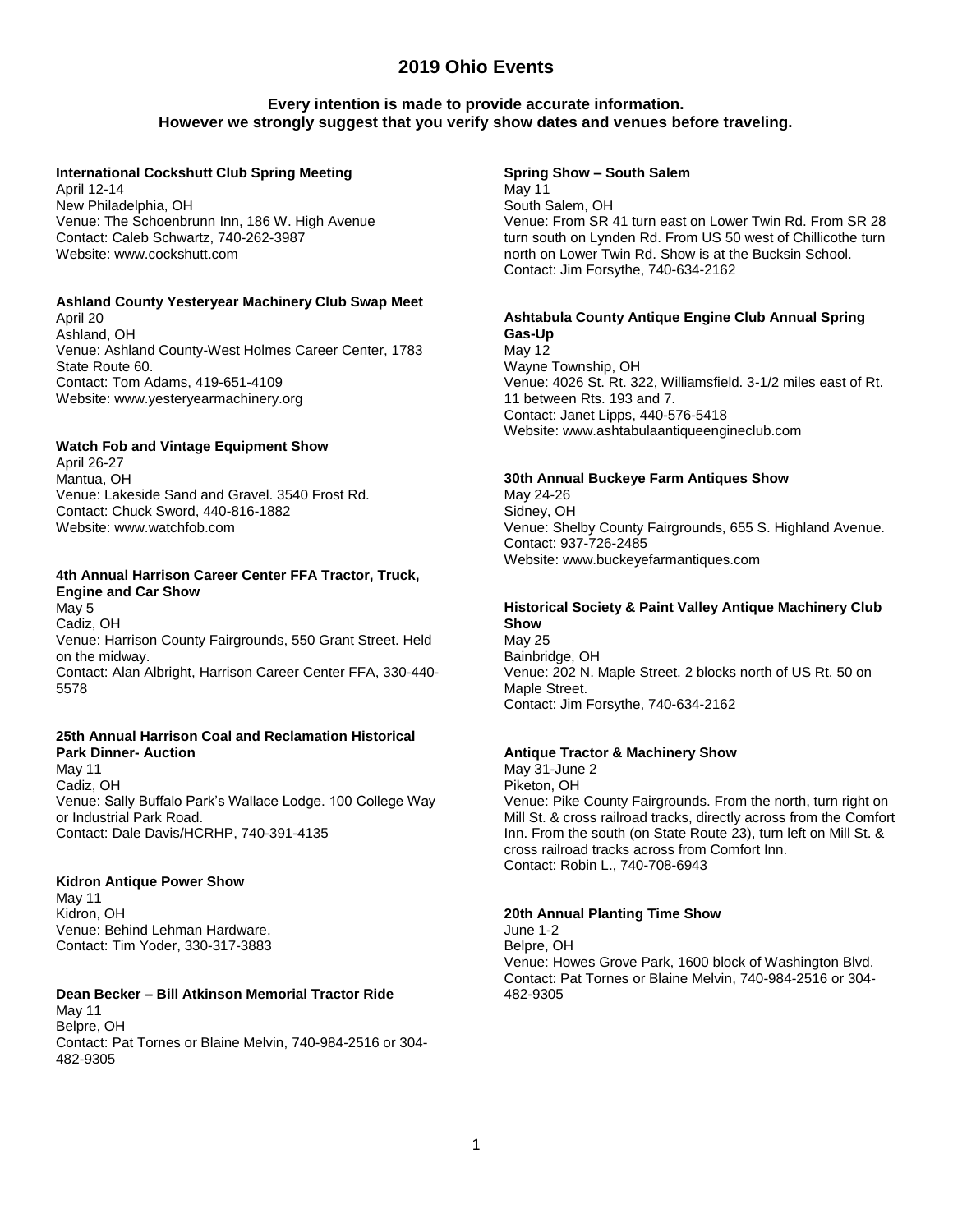# **43rd Annual Columbia Station Engine Show**

June 1-2 Columbia Station, OH Venue: Columbia Park, 25496 Royalton Road., 8 miles west of I-71 on Royalton Road, directly behind the Columbia Station Fire Department. Contact: Tom Sampson, 440-225-9636

## **Power of Yesteryear Spring Show**

June 8-9 Bowling Green, OH Venue: 13660 County Home Road. I-75 exit 179, east 1/2 mile to County Home Road. Contact: Allen Snyder, 419-819-9355 Website: www.powerofyesteryear.org

#### **14th Annual Antique Tractor & Power Show**

June 8 Quaker City, OH Venue: Lashley Tractor Sales – 24821 Lashley Road (Ohio 313 in Kennonsburg, OH). Contact: Dennis Lashley, 740-679-2141 www.lashleytractor.com

# **Antique Tractor Club of Trumbull County Ohio Tractor,**

**Car, Truck & Motorcycle Show** June 9 Vienna, OH Venue: 1653 Ridge Road Contact: Terrance Taylor, 330-442-2430

## **8th Annual Ohio Vintage Truck Jamboree**

June 15-16 Ashland, OH Venue: Ashland County Fairgrounds, 2042 Claremont Avenue Contact: Bill Peters, 330-682-1707 Website: www.ohvintrkjam.com

## **Washboard Music Festival Antique Tractor/Vehicle Show**

June 16 Logan, OH Venue: 1 E. Main Street., on courthouse parking lot in center of Logan. Contact: Bob Davis, 740-385-3131 Website: www.washboardmusicfestival.com

## **19th Annual Crawford Farm Show**

June 20-22 Bucyrus, OH Venue: Crawford County Fairgrounds, 870 Whetstone Street Contact: Michael McCracken, 419-689-0667

#### **75th Annual National Threshers Reunion**

June 27-30 Wauseon, OH Venue: Fulton County Fairgrounds, Rt. 108 at Ohio Turnpike exit 34/3. Contact: Michele Johnson, 419-666-1884 Website: www.nationalthreshers.com

#### **Highland County Antique Machinery Show**

June 28-30 Hillsboro, OH Venue: Amvets Park, North Shore Drive, near Rocky Fork Lake; from Rt. 50 and 124 E., follow signs. Contact: Gene Malott, 937-288-2384

#### **43rd Annual Old Fashioned Farmers Days**

July 4-6 Van Wert, OH Venue: Van Wert County Fairgrounds, St. Rt. 127 on south side of Van Wert. Contact: Dwight Sheets, 419-203-2700 Website: www.oldfashionedfarmersdays.com

## **63rd Annual Darke County Steam Threshers Show**

July 4-7 Greenville, OH Venue: 6129 Reed Road., Ansonia. Contact: Joanne Stuck, 937-417-3745 Website: www.darkecountysteamthreshers.com

# **22nd Annual Beverly Lions Club Antique Tractor & Engine Show**

July 4 Beverly, OH Venue: State Rt. 60, behind Fort Frye High School. Contact: Linda Schaad, 740-984-1819

#### **38th Annual Ashtabula County Antique Engine Club Three-Day Show** July 5-7

Wayne Township, OH Venue: 4026 St. Rt. 322, Williamsfield. 3-1/2 miles east of Rt. 11 7. Contact: Dave Cover, 330-507-9078 Website: www.ashtabulaantiqueengineclub.com

#### **27th Annual Ashland County Yesteryear Machinery Club Show**

July 6-7 Ashland, OH Venue: Ashland County-West Holmes Career Center, 1783 State Route 60. Contact: Tom Adams, 419-651-4109 Website: www.yesteryearmachinery.org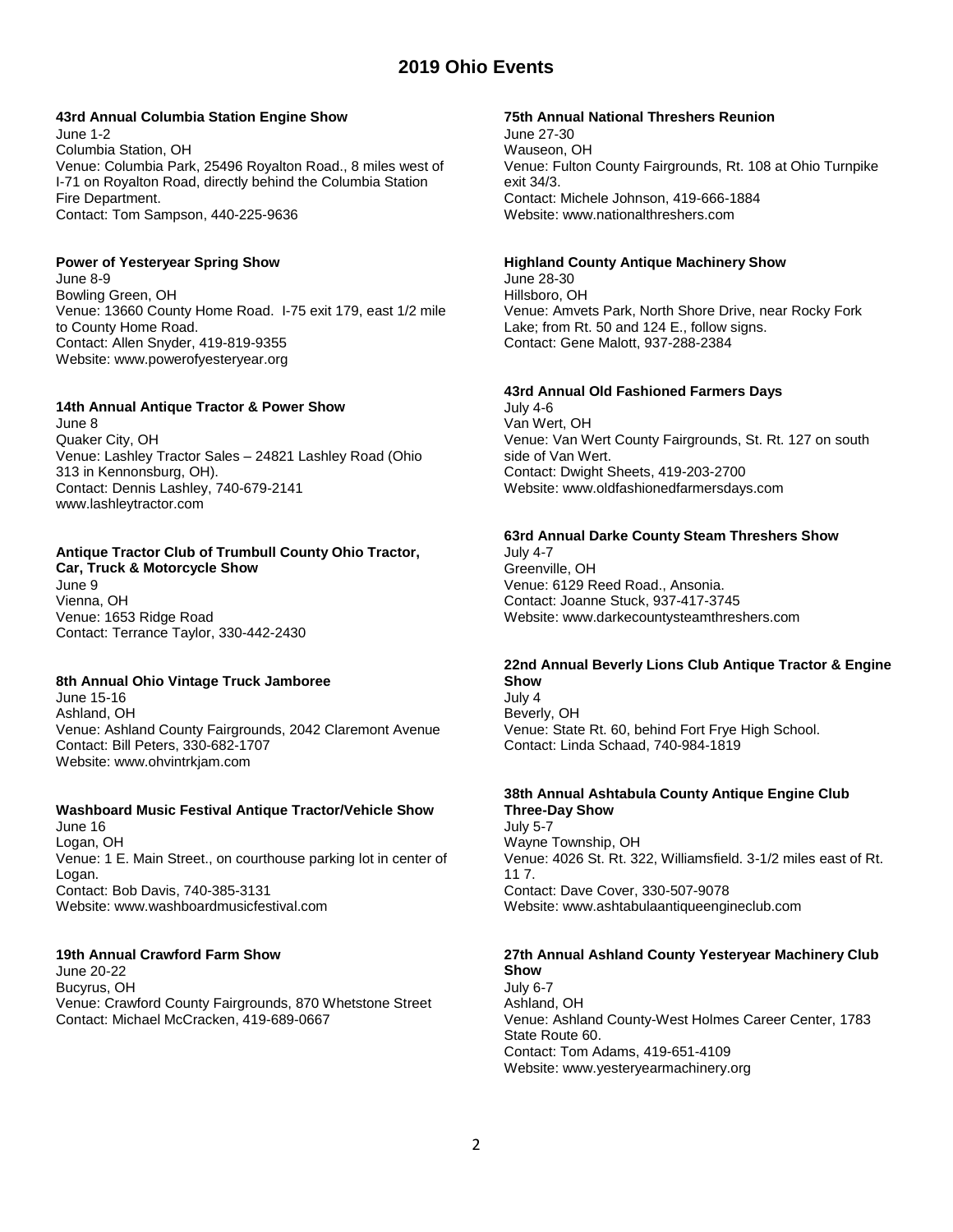## **14th Annual Outville Power Show**

July 6-7 Outville, OH Venue: Harrison Township Complex, 6750 Outville Road., between Kirkersville and OH 16 on Outville Road. Contact: Dan Vanness, 740-398-6611 Website: buckeyeantiquepower.com

## **Greenville Farm Power of the Past**

July 11-14 Greenville, OH Venue: 800 Sweitzer Street. Visitor entrances on St. Rt. 121 (Fort Jefferson Avenue.) or Edison Road. Contact: Von Oswalt, 937-547-1845 Website: www.greenvillefarmpower.org

## **Ohio Hills Folk Festival**

July 12-13 Quaker City, OH Venue: Walton Field (Tractor Show and Cruise); Broadway Street (Truck and Car Show). Contact: 740-685-6590

#### **Medina County Antique Power Association EDGETA br 192 Show**

July 12-13 Medina, OH Venue: 720 West Smith Road. Medina County Fairgrounds, use gate #1 off West Smith Road. Contact: Josh Arnold, 330-352-3168

# **12th Annual Coshocton County Antique Power Association Summer Show**

July 13-14 Coshocton, OH Venue: Coshocton County Fairgrounds, 707 Kenilworth Avenue. Coshocton exit, 5 traffic lights to 7th Street, right 3 traffic lights, on left after stop sign. Contact: Ed Skerness, 740-575-1356 or Sam Wyler, 740-545- 7792

# **70th Annual Miami Valley Steam Threshers Show and Reunion**

July 18-21 Plain City, OH Venue: Pastime Park, off St. Rt. 42 on N. Chilicothe. Contact: Amber Martinez, 614-270-0007 Website: www.mvsteam.com

#### **69th Annual Brookville Community Picnic**

July 25-27 Brookville, OH Venue: Exit 21 Brookville to upper Lewisburg Rd. to Golden Gate Park. Contact: John Weist, 937-478-5835 Website: www.brookvilleareachamber.org

## **Steam, Tractor, and Gas Engine Reunion**

July 25-27 Charm, OH Venue: 5023 State Route 557, Millersburg, OH. Between Berlin and Charm. Contact: JR Schrock, 330-763-0303

# **49th Annual Historical Engine Society's Antique Power**

**Exhibition** July 26-28 Burton, OH Venue: 14653 East Park Street Contact: Dean Kirby, 440-669-2578 Website: www.historicalengine.org

# **Summer Show – Bainbridge**

July 26 Bainbridge, OH Venue: 570 E. Main Street, at the Paint Valley Hardware Store. Contact: Jim Forsythe, 740-634-2162

## **Mid-Ohio Antique Farm Machinery Show**

July 26-28 Richwood, OH Venue: Richwood Independent Fairgrounds, Gill Street.. Contact: Tom Myers, 740-225-2301

## **24th Annual F.A.R.M. Inc FARM Tractor Show**

July 26-28 New London, OH Venue: New London Recreation Park. Contact: Steve Metro, 419-750-0709

## **DHS Annual Open House**

July 27-28 Berea, OH Venue: DHS World Headquarters, 107 Karl Street. Contact: Chuck Sword, 440-816-1882 Website: www.dhsdiecast.com

# **48th Annual Northwest Ohio Antique Machinery Show**

August 1-4 Findlay, OH Venue: Hancock County Fairgrounds, 1017 E. Sandusky Street. Contact: Christy Rettig, 419-722-4698 Website: www.nwohioantiquemachinery.com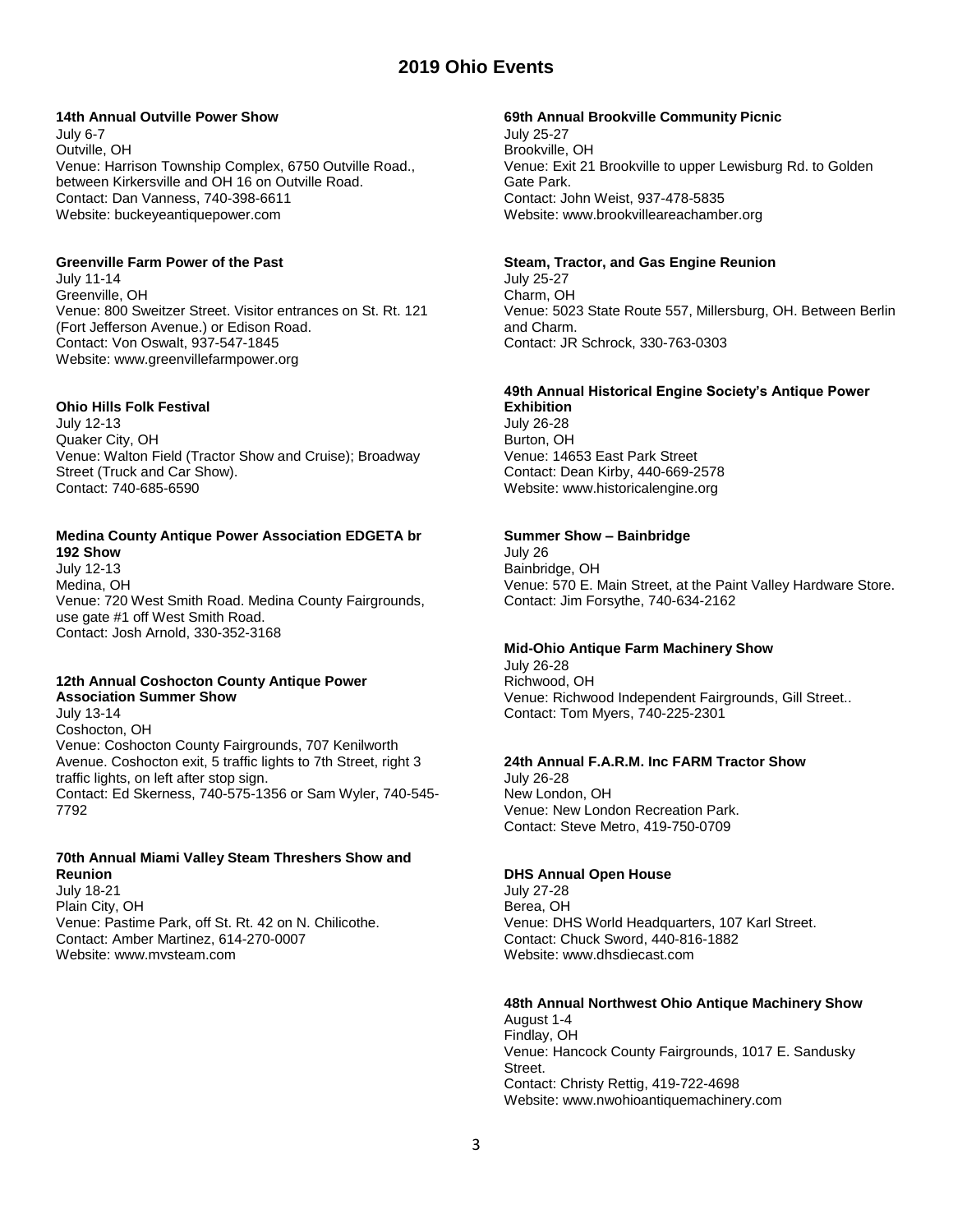## **Holmes County Steam & Engine Show**

August 1-3 Mount Hope, OH Venue: Mt. Hope Auction Grounds, I-77 to St. Rt. 39 west, to Ct. Rd. 77 north to Mt. Hope. Contact: Roy Miller, 330-231-1111 Website: www.hcsea.com

# **Silver King Festival**

August 1-3 Plymouth, OH Venue: Downtown, behind Sheets In The Wind. Contact: Frank Ousley, 419-687-6241

# **30th Annual Morrow County Antique Tractor and Equipment Farm Days**

August 2-4 Mount Gilead, OH Venue: Morrow County Fairgrounds, St. Rt. 42. Contact: Larry Welch, 419-946-2277 Website: www.morrowcountytractor.com

# **29th Annual Clermont County Antique Machinery Show**

August 2-4 Owensville, OH Venue: Clermont County Fairgrounds. Contact: Jon Carpenter, 513-404-9617

#### **3rd Annual Chandlersville Homecoming Tractor and Power Show**

August 2-4 Chandlersville, OH Venue: 8775 Chandlersville Road. Contact: Joe Alut, 740-297-3586

# **18th Annual Vintage Truck Show**

August 3 Yellow Springs, OH Venue: Young's Dairy on Rt. 68, north of Yellow Springs. Contact: Vintage Truck Show, 937-767-1433 Website: www.youngsdairy.com/truck-show

# **Jon Amundson Crossroads of America Memorial Antique Tractor Tour**

August 3 Van Wert, OH Contact: Ray Etzler, 419-605-6002 Website: www.vanwert.com/museum

# **Olmsted Historical Society Antique Engine Show**

August 4 North Olmsted, OH Venue: Cleveland Metroparks Rocky River Reservation, 24101 Cedar Point Road. Contact: John Baker, 440-734-3124 Website: www.lagrangeengineclub.com

# **49th Annual Reunion Ohio Valley Antique Machinery Show**

August 8-11 Georgetown, OH Venue: 1 mile west at intersection of St. Rt. 125 and Winfield Drive. Contact: Jeff Smith, 513-734-6272 Website: www.ovams.com

## **Annual Car & Power Show**

August 11 Ragersville, OH Contact: Raymond Hisrich, 330-897-9204 Website: www.ragersville.org

# **Fairfield County Antique Tractor Club and Truck Show**

August 16-18 Lancaster, OH Venue: Fairfield County Fairgrounds, 157 E. Fair Avenue Contact: Doug Shaw, 740-407-2347 Website: www.fairfieldcountytractorclub.com

## **56th Annual Dover Steam Show**

August 16-18 Dover, OH Venue: Tuscarawas County Fairgrounds, 259 S. Tuscarawas Ave. Contact: Emily Weldon, 330-844-5415 Website: www.doversteamshow.com

# **Antique Tractor Club of Trumbull County Ohio Fall Show**

August 16-18 Vienna, OH Venue: 1653 Ridge Road Contact: Terry Taylor, 330-442-2430

## **Harlem Township Days Annual Show**

August 17-18 Center Village, OH Venue: Harlem Township Park on St. Rt. 605, 5 miles north of New Albany. Contact: John Yeagle, 740-965-4442

## **58th Annual Canfield Fair Antique Equipment Pageant**

August 28-September 2 Canfield, OH Venue: Canfield Fairgrounds. Contact: Jim Brown, 330-533-4107 Website: www.canfieldfair.com

# **31st Annual Antique Tractor & Engine Show**

August 30-September 2 Gibsonburg, OH Venue: 960 Township Road 60. Contact: Elwood Dick, 419-307-4265 Website: www.s-c-r-a-p-inc.org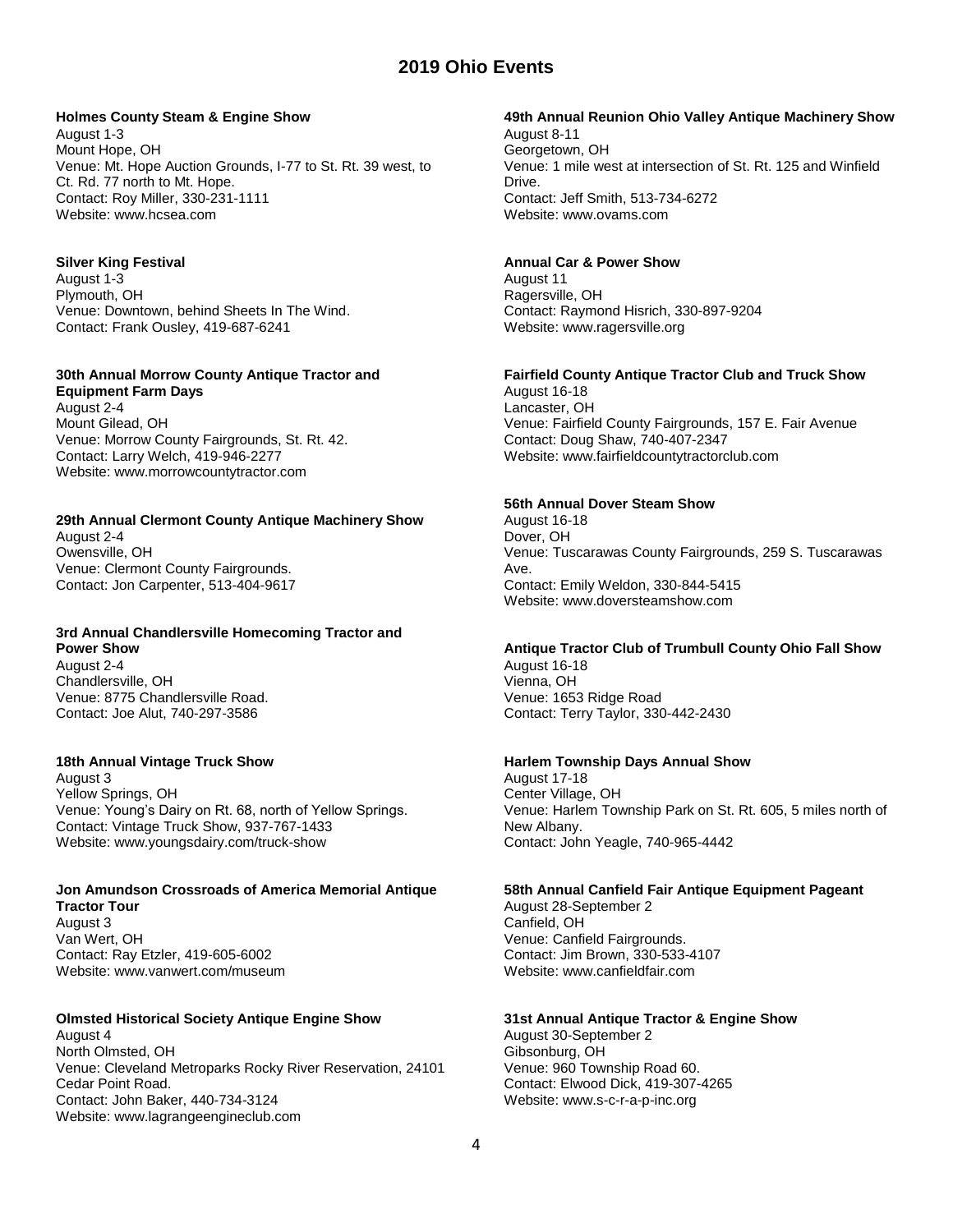#### **14th Annual Mad River and Nickel Plate Railroad Museum Truck & Car Show**

August 31 Bellevue, OH Venue: 253 Southwest Street. Contact: Mad River & Nickel Plate Railroad Museum, 419-483- 2222

# **Clinton County Corn Festival**

September 6-8 Wilmington, OH Venue: Clinton County Fairgrounds, 958 W. Main Street. Contact: Dale Mayer, 937-383-5676 Website: www.cornfestivalonline.com

# **16th Annual Old Construction & Mining Equipment Show**

September 7-8 New Athens, OH Venue: Ohio 519 between New Athens and U.S. Rt. 22., 43672 Stumptown Road, Cadiz. Contact: Bryan Coulson, 740-312-5385

#### **22nd Annual Antique Tractor & Gas Engine Show and 64th Annual Richland County Steam Threshers**

September 7-8 Mansfield, OH Venue: Richland County Fairgrounds, 750 N. Home Road. Contact: Bill Gardner, 419-347-3981 Website: www.buckeyeironwillclub.org

# **Pioneer Days Tractor & Machinery Show**

September 7 Kalida, OH Venue: Downtown Kalida. Contact: Paul Schulte, 419-538-6087

#### **57th Annual Stumptown Steam Threshers Club Reunion and Show**

September 7-8 New Athens, OH Venue: Harrison County Fairgrounds, 550 Grant Street. Contact: Gary Wellendorf, 330-265-3659

# **Ohio Antique Power Club Gathering**

September 7-8 New Athens, OH Venue: Ohio 519 between US 22 and New Athens, Ohio. Just over 1 mile west of New Athens, Ohio. Contact: Ohio Antique Power Club, 330-401-5129

## **Wyandot County Fair Show**

September 10-15 Upper Sandusky, OH Venue: Wyandot County Fairgrounds, Rt. 67/53 N. Contact: Glenn Wickham, 419-294-4829

# **Old Machinery Days**

September 12-15 Morrow, OH Venue: 1369 U.S. Rt. 22 & 3. Contact: Jim Hurst, 513-877-2765 Website: www.thefarmclub.org

#### **34th Annual International Convention and Old Equipment Exposition**

September 13-15 Bowling Green, OH Venue: National Construction Equipment Museum, 16623 Liberty High Road. Contact: Thomas Berry, 419-352-5616 Website: www.hcea.net

# **49th LaGrange Engine Club Show**

September 20-22 Wellington, OH Venue: Lorain County Fairgrounds, 1 mile west of Rt. 58 on Rt. 18. Website: www.lagrangeengineclub.com

# **Flat Rock Creek Fall Festival**

September 20-22 Paulding, OH Venue: Paulding County Fairgrounds, 503 Fairgrounds Drive. Contact: Mike Hunt, 419-399-5215 Website: www.flatrockcreekfestival.com

# **Oldtime Farming Festival**

September 21-22 Centerburg, OH Venue: Community Memorial Park, corner of St. Rt. 314 and St. Rt. 3. Contact: Wilbur Buxton, 740-625-5397 Website: www.oldtimefarmingfestival.org

# **Old Iron Power Club & Appalachian Foot Hills Fall Festival**

September 21-22 Caldwell, OH Venue: Noble County Fairgrounds, exit 25 off I-77. Contact: Taylor Winland, 740-934-2258 Website; www.oldironpowerclub.com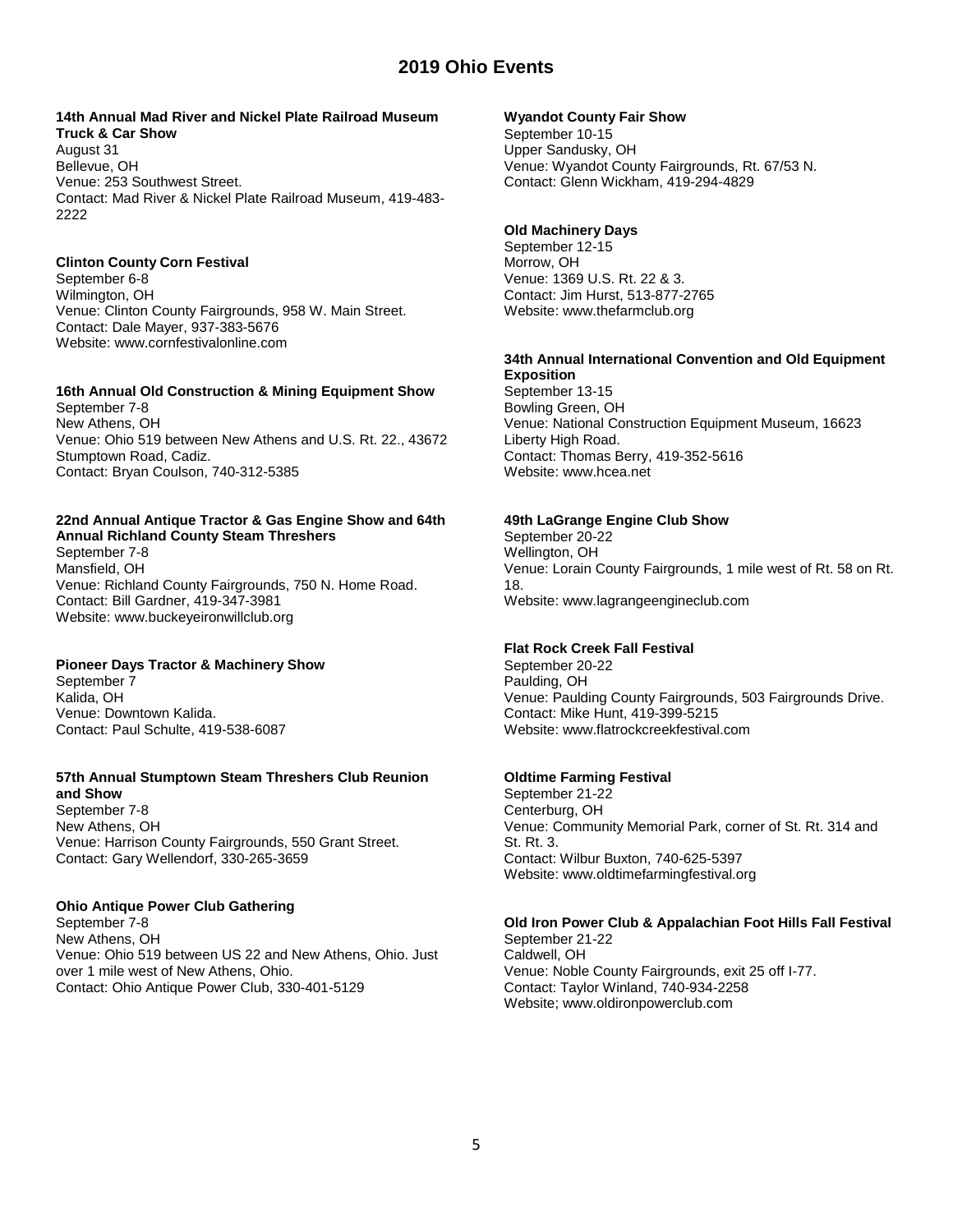## **Ashtabula County Antique Engine Club 23rd Annual Fall Show**

September 21-22 Wayne Township, OH Venue: 4026 St. Rt. 322, Williamsfield. 3-1/2 miles east of Rts. 11 & 322 – between routes 193 & 7. Contact: Dave Cover, 330-507-9078 Website: www.ashtabulaantiqueengineclub.com

# **56th Annual Barnesville Pumpkin Festival**

September 26-29 Barnesville, OH Venue: Downtown. Contact: Barnsville Pumpkin Festival, 740-425-2593 Website: www.barnesvillepumpkinfestival.com

# **49th Annual Old Timers Club Old Timer's Days**

September 27-29 Xenia, OH Venue: Greene County Fairgrounds. Contact: Lester Davis, 937-789-7464

# **37th Annual Luckey Fall Festival**

September 27-29 Luckey, OH Venue: Basic Park, corner of Adams Street and Gilbert Road. Contact: Terry Rothenbuhler, 419-575-3617 Website: www.luckeyfallfestival.com

# **Pumpkin Fest with Tracks to the Past**

September 28-29 Findlay, OH Venue: 12505 CR 99. Contact: Jim Arras, 419-722-0774 Website: www.nworrp.org

# **Malabar Farm State Park Heritage Days**

September 28-29 Lucas, OH Venue: Malabar Farm State Park. 4050 Bromfield Road. Contact: 419-892-2784 Website: www.malabarfarm.org

# **Barnesville Pumpkin Festival Tractor Cruise**

September 28 Barnesville, OH Venue: Tacoma, on the east side of Barnesville, at the TJ Jefferis' field on Ohio 147 just East of Michelli Drive. Contact: Mel Kemp, 740-484-4042 Website: www.barnesvillepumpkinfestival.com

#### **6th Annual Capital City Chrome & Customs Special Olympics Benefit Truck Show**

August 31-September 1 Pataskala, OH Venue: 50 Park Avenue (off Ohio 16 on the west side of Pataskala). Contact: Capital City Chrome and Customs, 740-964-2766 Website: www.capitalcitychrome.com

# **Harvest Happenings**

October 5-6 Sandusky, OH Venue: Rt. 250 into Sandusky, east on Perkins Avenue, 3910 E. Perkins Avenue. Contact: Ray Downing, 419-684-5946 or 419-504-8910

# **3rd Annual Farm Heritage Show**

October 5-6 Lower Salem, OH Venue: From Marietta, OH-north on I-77 to exit 6, right onto State Route 821, north to State Route 145, north about 3 miles. Show will be on right. Contact: Steve Howard, 740-350-5090 and 740-373-5090

# **49th Annual Algonquin Mill Fall Festival**

October 11-13 Carrollton, OH Venue: 234 Autumn Road. SW. 4 miles south on St. Rt. 332. Contact: David L. George, 330-868-5609 Website: www.carrollcountyhistoricalsociety.com

# **20th Annual Carroll County Antique Power Show**

October 18-20 Carrollton, OH Venue: Carroll County Fairgrounds, State Route 9, North of town. Contact: Robert A. Fallot, 330-866-2048 Website: www.ccacc.webs.com

# **Paint Valley Antique Machinery Club Fall Festival of**

**Leaves Tractor, Toy & Machinery Show** October 18-20 Bainbridge, OH Venue: 202 N. Main St. East of the Historical Society building. Contact: Jim Forsythe, 740-634-2162 or 270-792-8417

# **15th Annual Education of Yesterday Farm Show**

October 19-20 Dresden, OH Venue: 3685 Cass Irish Ridge Road. Intersection of St. Rts. 16 & 60. Contact: Kendra Moore-Hindel, 740-754-6248